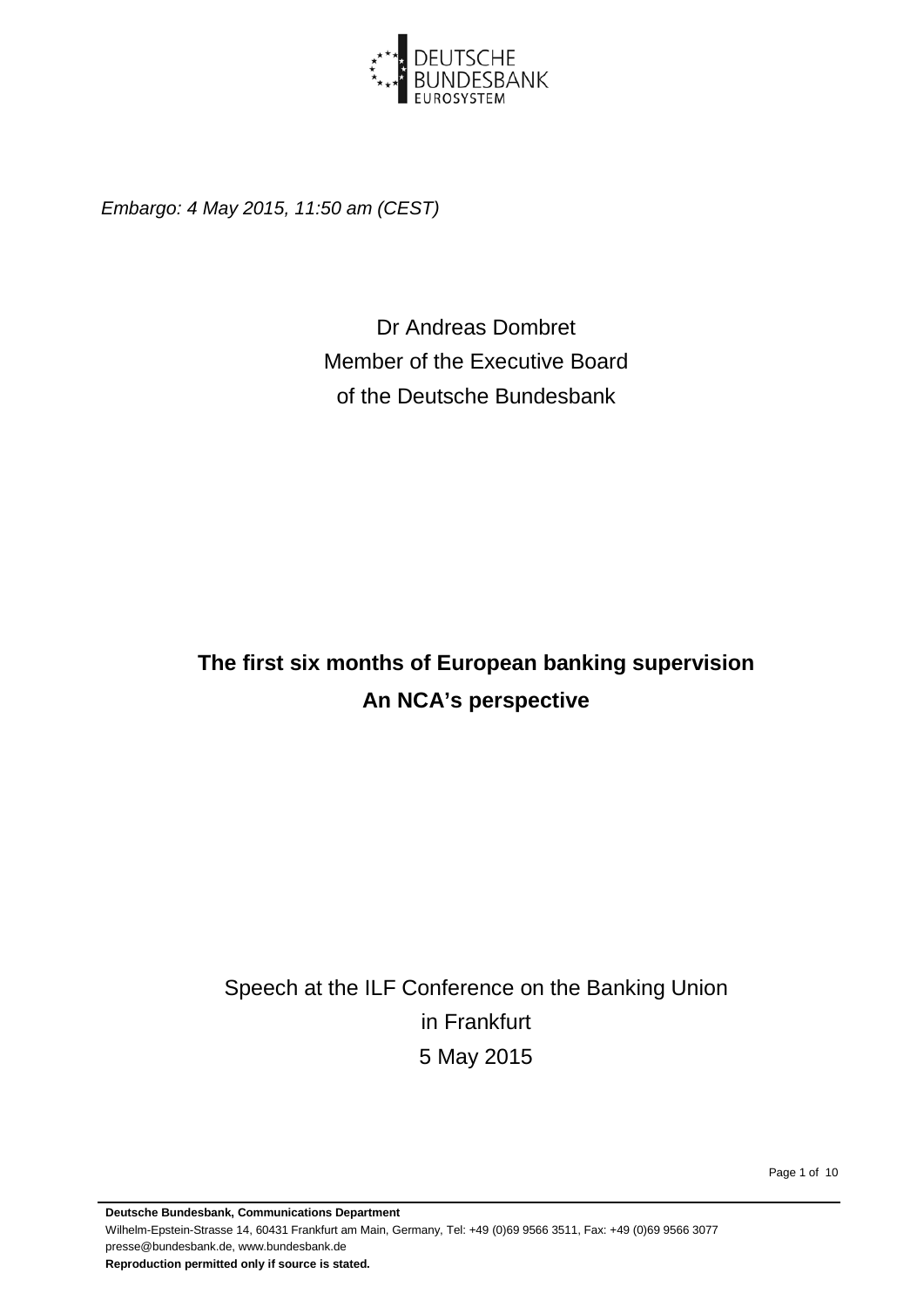#### **Table of contents**

| $2^{\circ}$             |  |
|-------------------------|--|
| 3 <sup>1</sup>          |  |
| $\overline{\mathbf{4}}$ |  |
| $5^{\circ}$             |  |
| 6                       |  |
| 7 <sup>7</sup>          |  |

## <span id="page-1-0"></span>**1 Introduction**

Ladies and gentlemen

Thank you for inviting me to speak at today's ILF Conference on the Banking Union. It is a great pleasure to be here. And again, the ILF has shown impeccable timing: it is six months to the day since we erected the first pillar of the European banking union.

For on 4 November 2014, the ECB became the direct supervisor for the 123 largest banks in the euro area. Together, these institutions account for more than 85% of the aggregate total assets of the euro area's banking sector. That makes the ECB one of the world's biggest banking supervisors.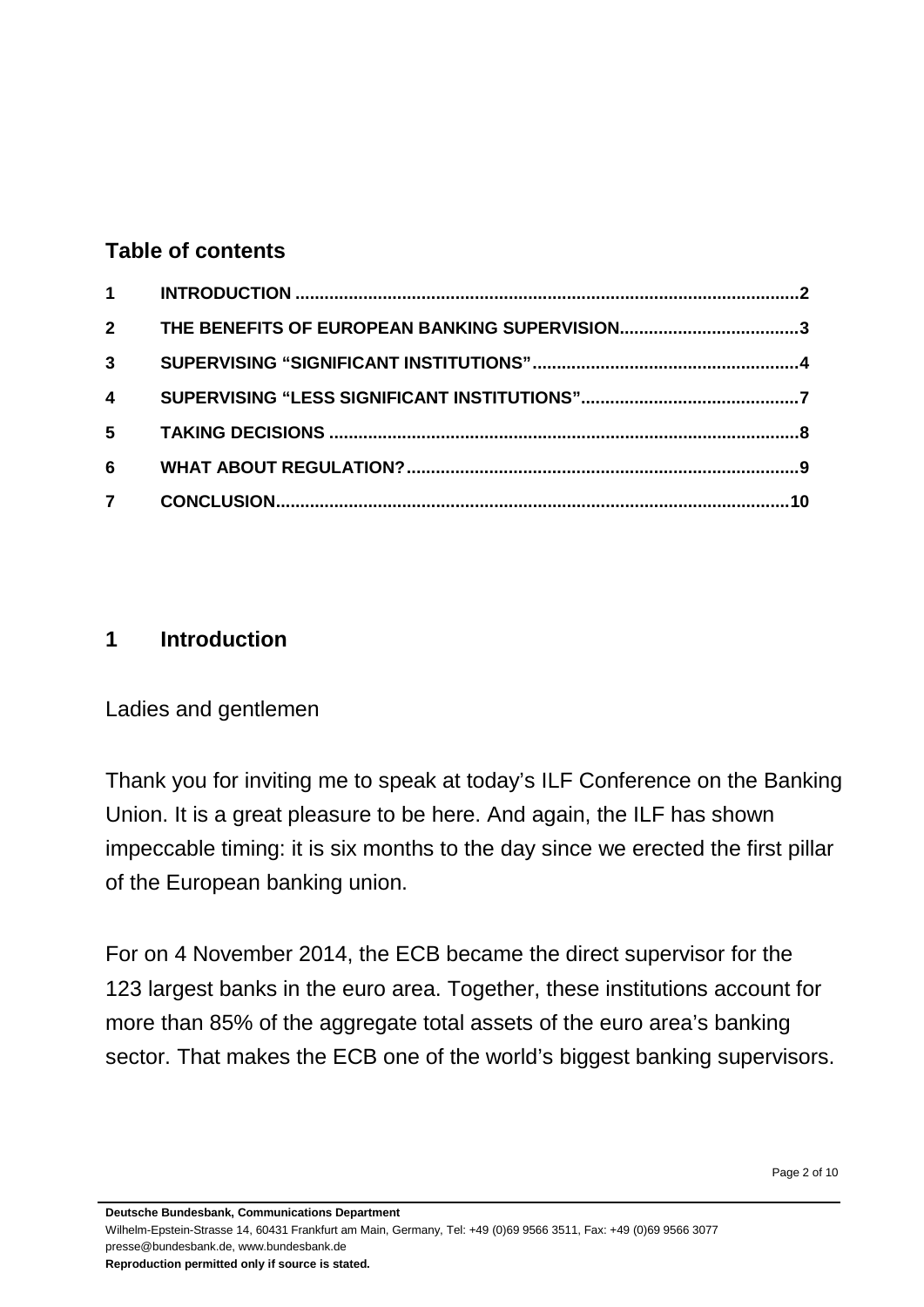Yet the ECB is not walking alone; it is being accompanied by the national supervisors. Ultimately, European banking supervision rests on the shoulders of both the ECB and the national supervisors.

<span id="page-2-0"></span>Let me therefore share with you my view, as a national supervisor, of the first six months of European banking supervision.

# **2 The benefits of European banking supervision**

Shifting banking supervision from the national to the European level harnesses three specific benefits.

First, European banking supervision makes it possible for banks throughout the euro area to be supervised according to the same high standards. These standards will emerge from sharing insights and empirical findings internationally, and from adopting best practices from each national approach to banking supervision. The option of conducting cross-border peer reviews is another way in which the goal of establishing a common set of high standards can be achieved.

Second, European banking supervision makes it possible to effectively identify and manage cross-border problems. This is essential, because large banks usually operate in more than one country. The failure of the Franco-Belgian bank Dexia in 2011 is a classic case in which banking supervision with a cross-border focus could have improved crisis management. Another example is Germany's Hypo Real Estate, which folded in 2009.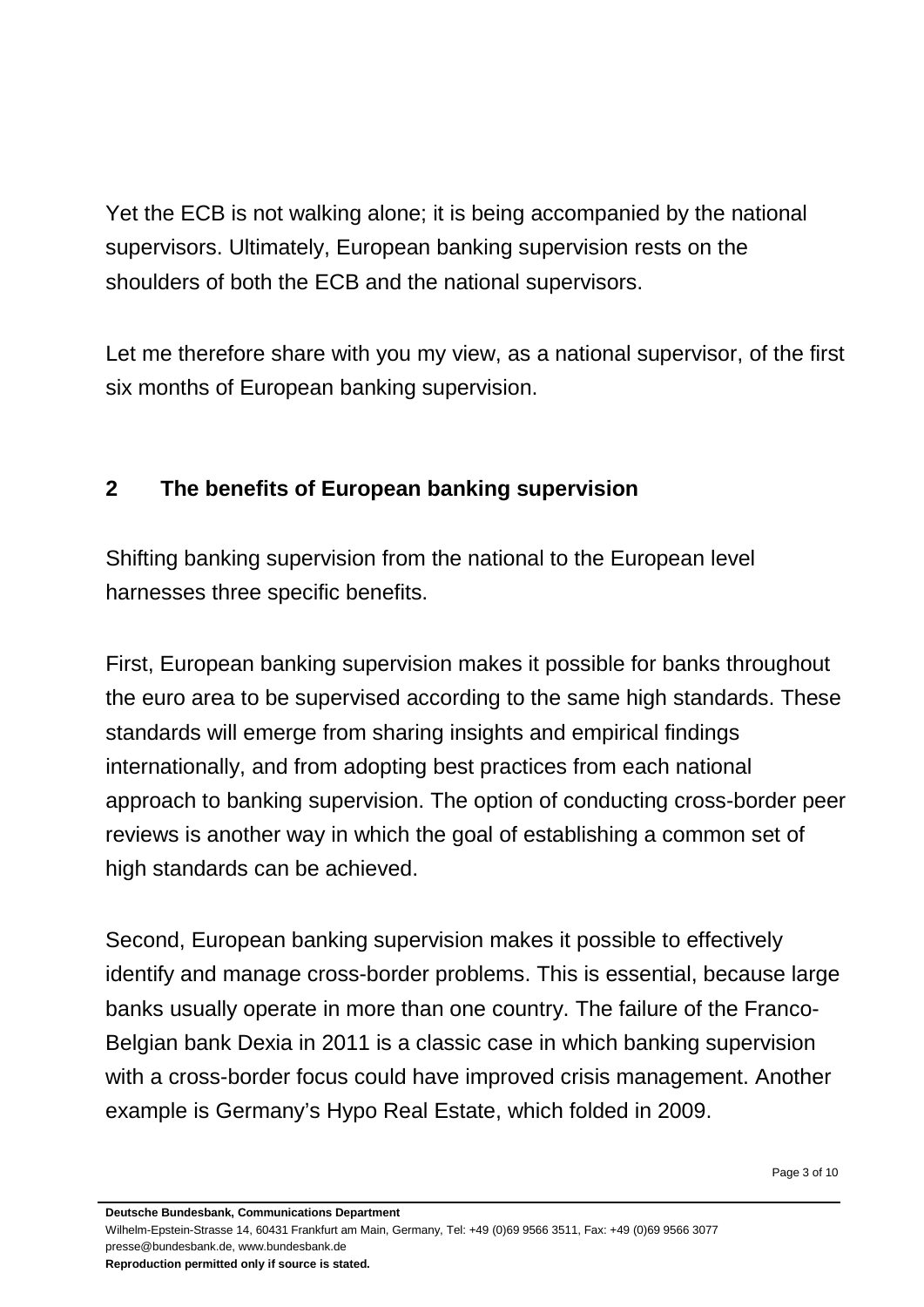Third, shifting banking supervision from the national to the European level adds a layer of separation between supervisors and the banks they supervise. This will prevent domestic supervisors from handling their banks with kid gloves out of national interest.

At a more general level, the ultimate *forte* of European banking supervision is that it blends a comprehensive and impartial European perspective with the expertise and experience of national supervisors. That being said, we need to strike a balance between harmonisation, subsidiarity and proportionality if this combination is going to work.

We have to embrace the benefits of supervising banks throughout the euro area according to a set of harmonised standards. At the same time, we have to implement supervisory practices that are proportionate to the special characteristics of individual institutions, and we have to build on the experience and expertise of national supervisors.

<span id="page-3-0"></span>With that balance in mind, let us take a tour through the day-to-day operations of European banking supervision and see where we stand.

## **3 Supervising "significant institutions"**

The banks most immediately affected by the new system are the 123 banks that fall under direct ECB responsibility. The ECB has 1,000 employees, most of whom are located in Frankfurt, to supervise these mostly very large and complex banking groups. Since these institutions are located in

**Deutsche Bundesbank, Communications Department**

Wilhelm-Epstein-Strasse 14, 60431 Frankfurt am Main, Germany, Tel: +49 (0)69 9566 3511, Fax: +49 (0)69 9566 3077 presse@bundesbank.de, www.bundesbank.de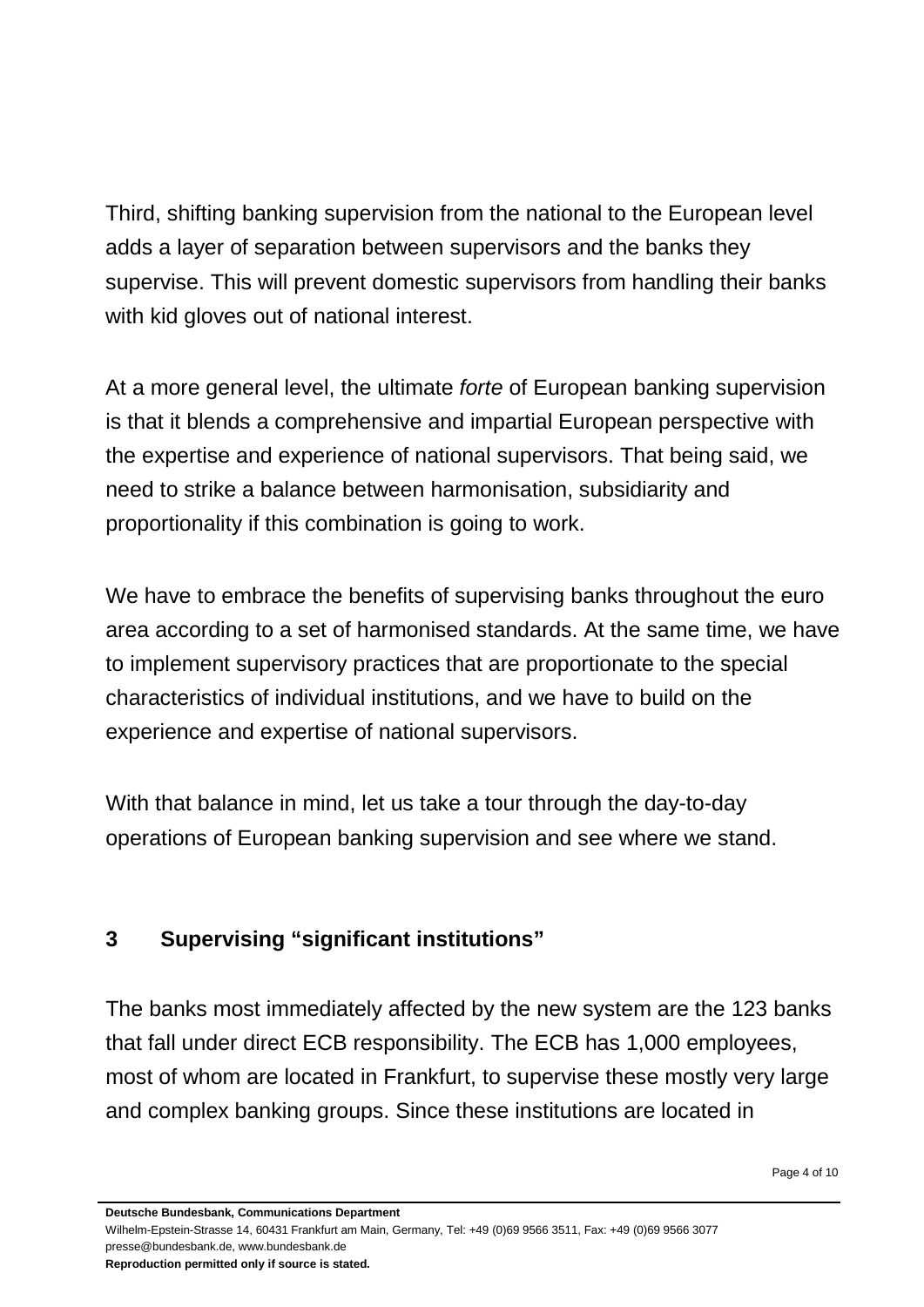19 different countries, the ECB has to rely on the support provided by the national supervisors, on their expertise and experience, on their resources, and on their presence on the ground.

That is why ongoing banking supervision is the responsibility of joint supervisory teams, or JSTs for short. JSTs are headed by ECB staff but mainly comprise national supervisors. The Bundesbank, for instance, is represented in all the joint supervisory teams for German banks as well as in a number of teams for foreign banks. Altogether, supervisors from the Bundesbank are represented in 34 of the 123 joint supervisory teams.

You can imagine that all this requires national supervisors to adjust – not just from an organisational point of view, but also from a personal standpoint. Supervisors who, for years, were responsible for national banks have suddenly been thrust into an international working environment. This is exciting and challenging at the same time, and it will take some time for everyone to adjust to their new surroundings. What we have seen in the first six months has been quite encouraging, though.

From an organisational point of view, the Bundesbank has already adapted. Altogether, we have established three new organisational units. First, we have set up a staff unit to coordinate those colleagues from the Bundesbank who work in the JSTs. Second, we have created a new division to analyse the foreign banks which fall under European banking supervision. Third, we have established a secretariat to prepare the meetings of the Supervisory Board, the decision-making body of European banking supervision. This

Page 5 of 10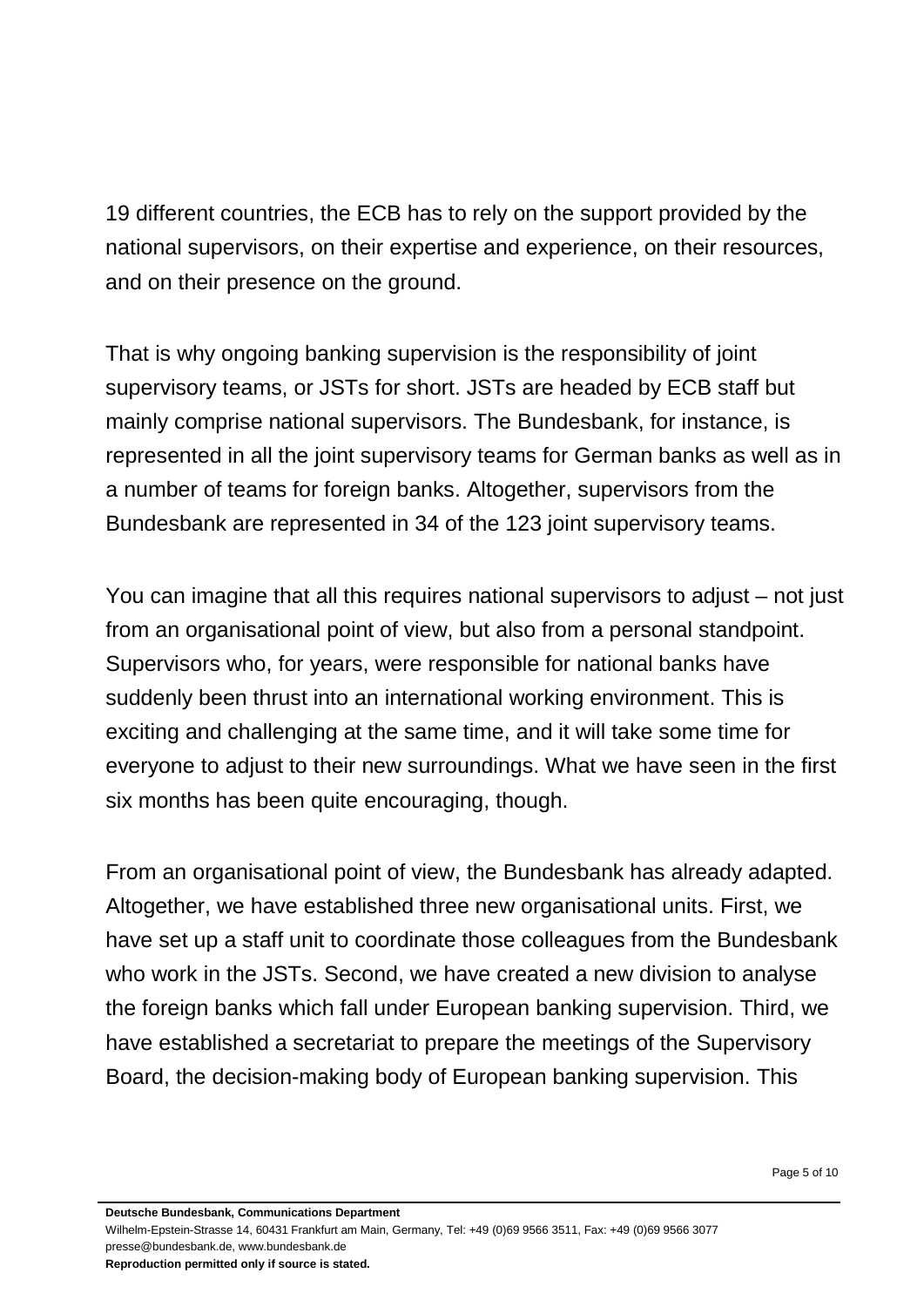organisational set-up will ensure that the Bundesbank can contribute to European banking supervision in an effective and efficient manner.

As for the banks falling under direct ECB responsibility, we can conclude that national supervisors nonetheless still have a major role to play. Here, we have succeeded in striking a balance between harmonisation and subsidiarity.

We still have some way to go as far as proportionality is concerned, however. In my view, we have to tailor supervisory processes to better suit the size of individual banks – and their joint supervisory teams, too, for that matter. The largest and smallest JSTs differ quite substantially in size – the largest comprise around 70 full-time supervisors, the smallest just 5. Past experience has shown that JST workloads often exceed capacities, particularly so for the smaller teams.

So bearing this in mind, there are two lessons we can learn from the first six months of European banking supervision. First, the joint supervisory teams need to be of a sufficient size to be able to perform their supervisory duties in an effective manner. Second, the size of a joint supervisory team should be proportionate to the size and significance of the supervised institution. In other words, we have to emphasise proportionality as a guiding principle in organising the JSTs for differently sized banks.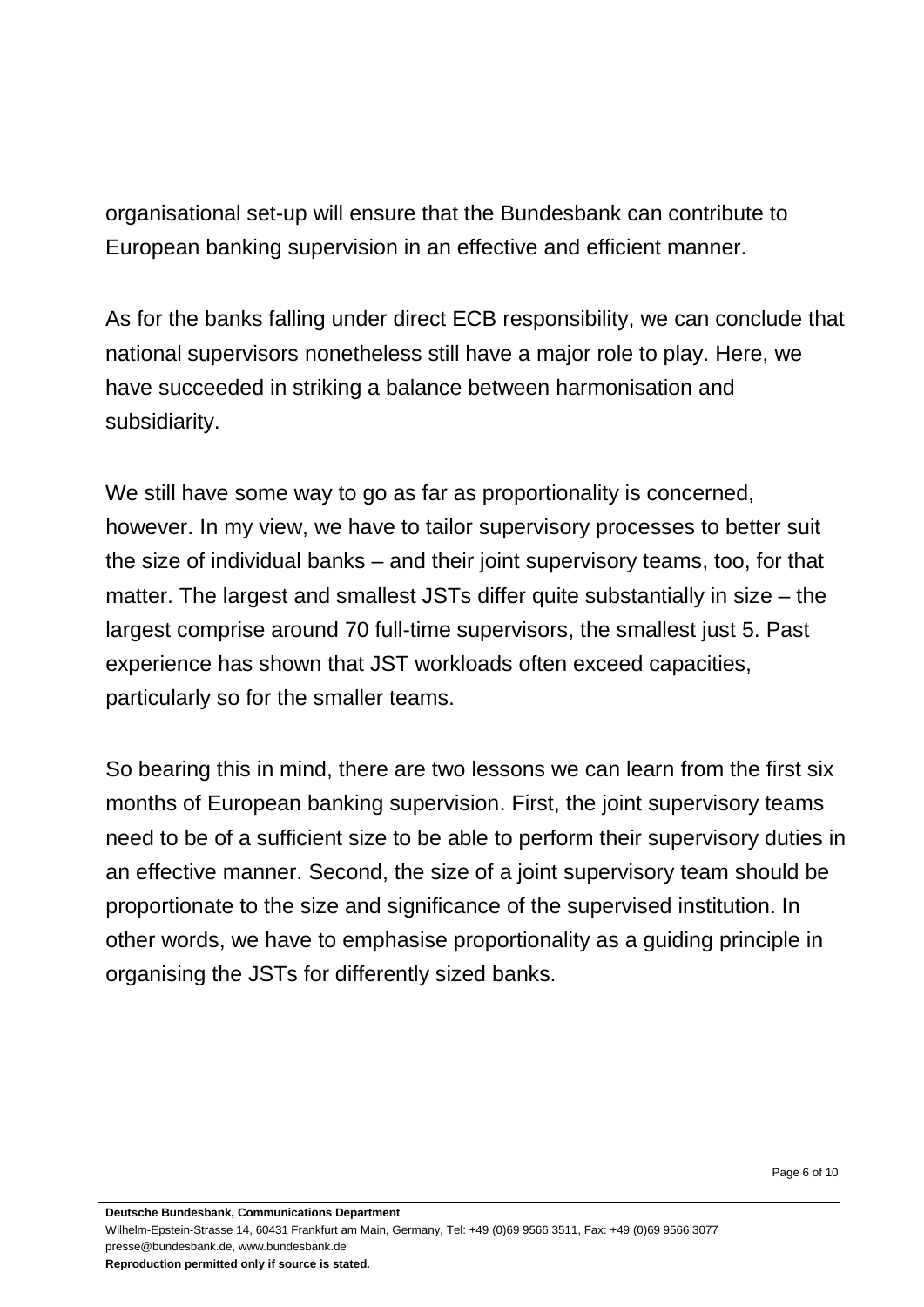## <span id="page-6-0"></span>**4 Supervising "less significant institutions"**

Now, what about the other banks? What about banks that do not fall under direct ECB supervision? These less significant institutions, as they are known, or LSIs for short, account for less than 15% of the aggregate total assets of the euro area's banking sector. In terms of quantity, however, they account for the bulk of the banking system. Across the euro area, around 3,400 institutions are classified as "less significant"; 1,700 of them are located in Germany.

And it is with regard to these institutions that harmonisation, subsidiarity and proportionality have to be balanced with particular care. As a general rule, LSIs continue to be directly supervised by the national competent authorities, although the LSI sector as a whole will be overseen by the ECB in matters of risk concentration. Furthermore, the ECB and the national supervisors are currently developing joint standards for the supervision of these smaller banks. And again, harmonising standards up to a certain degree is a necessary and welcome measure.

That said, it is particularly important with regard to less significant institutions that we give national supervisors sufficient scope to account for the particular characteristics of individual institutions. Supervising LSIs should be a matter for national supervisors. This would conform with the principle of subsidiarity and represent the most effective and efficient solution.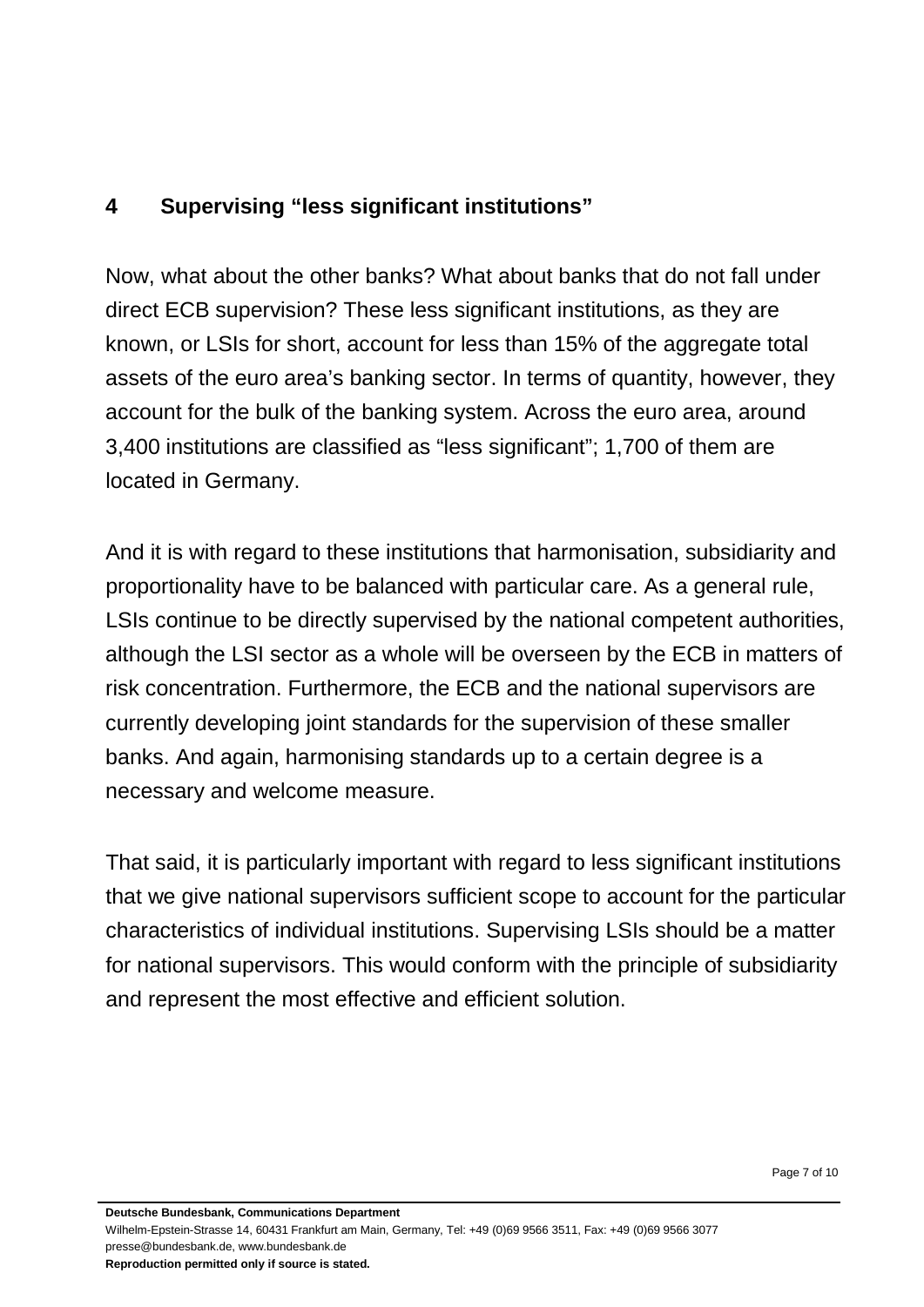## <span id="page-7-0"></span>**5 Taking decisions**

Ladies and gentlemen, striking a balance between harmonisation, subsidiarity and proportionality is a prerequisite for reaping the full benefits of European banking supervision – and it is certainly a formidable challenge. Yet there is another challenge we have to master if European banking supervision is to work. The challenge I'm talking about now has to do with decision-making processes.

Since the ECB is responsible for European banking supervision, the Governing Council is the highest decision-making body, not just for monetary policy issues but also for matters of banking supervision. These two areas of responsibility intersect at the banks. Besides being a crucial element in the monetary policy transmission process, banks are also the object of banking supervision. This, of course, gives rise to conflicts of interest, as it creates a banking supervisor with access to central bank liquidity.

In practice, a situation may arise in which the Governing Council might be tempted, out of monetary policy concerns, to alter decisions that the Supervisory Board proposed from a supervisory perspective.

To minimise such conflicts of interest, a governance structure has been put in place to limit the Governing Council's involvement in supervisory decisions. Time will tell whether this structure truly helps to avoid conflicts of interest between monetary policy and banking supervision, or whether it might have been better to create an independent banking supervisor.

**Deutsche Bundesbank, Communications Department**

Wilhelm-Epstein-Strasse 14, 60431 Frankfurt am Main, Germany, Tel: +49 (0)69 9566 3511, Fax: +49 (0)69 9566 3077 presse@bundesbank.de, www.bundesbank.de **Reproduction permitted only if source is stated.**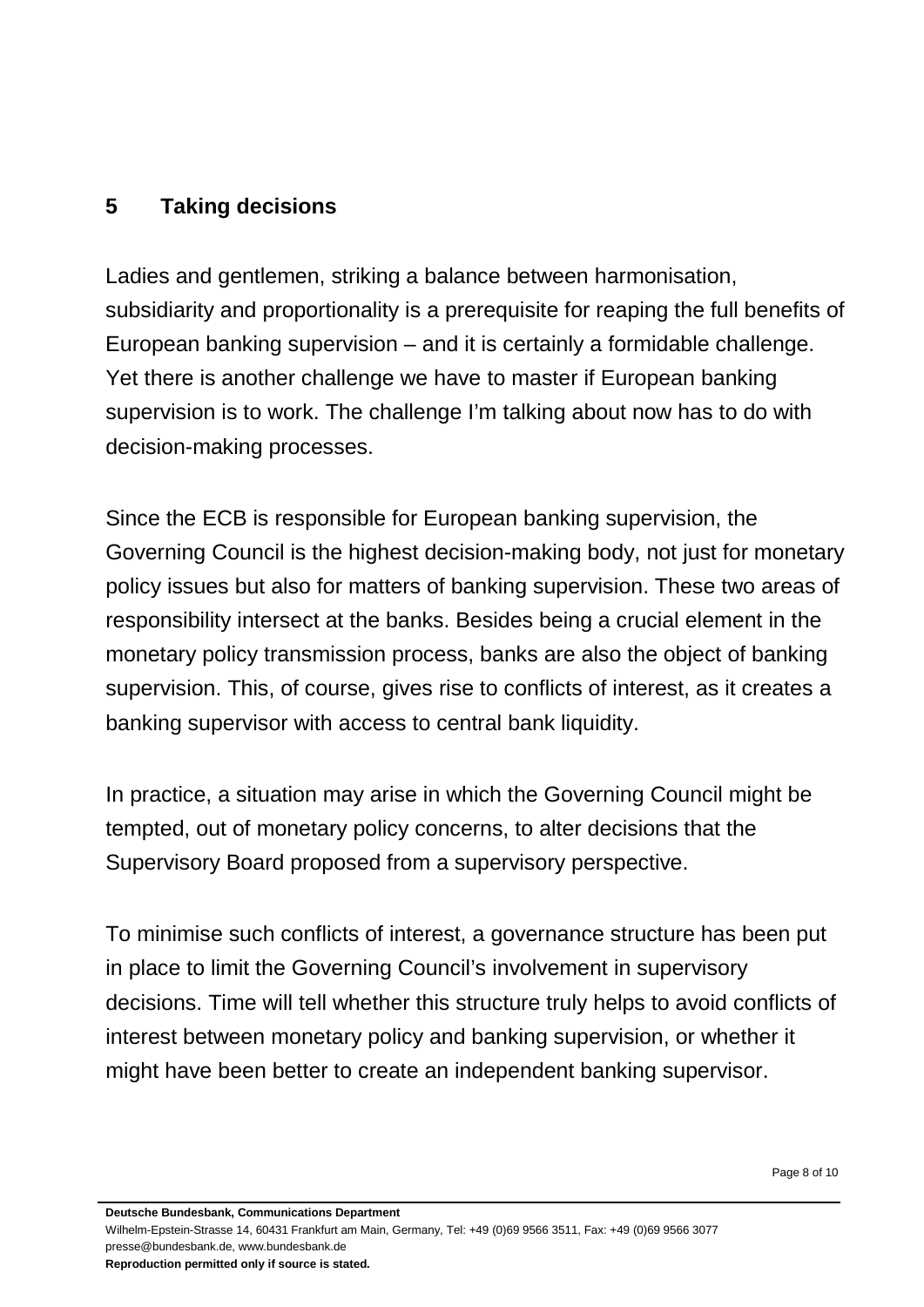## <span id="page-8-0"></span>**6 What about regulation?**

Supervisors can only ever be as effective as the rules and regulations they apply. And in this regard, the financial crisis has exposed a number of shortcomings in the regulatory framework. Amongst other things, the crisis underscored the need for a more harmonised regulatory approach – ideally one which would eventually create a level playing field for supervisors and banks alike.

In Europe, we have done a lot of work to meet these requirements – first and foremost by introducing the Single Rulebook. Amongst other things, this package implements the Basel III framework and assures the harmonised implementation of the rules throughout all member states. Nevertheless, there is still room for further improvement.

Today, European supervisory legislation offers around 150 options to choose from. And at the national level, these options have been exercised in many different ways. To be sure, sometimes it is reasonable to interpret rules against the backdrop of specific national circumstances, but sometimes it is not. So we need to analyse all the options and discretionary scope provided at the national level very carefully. Those that reflect the diversity of different markets and different credit institutions, we should keep. Those that do not, we should phase out. The ECB and the national supervisors have just kickstarted this evaluation process.